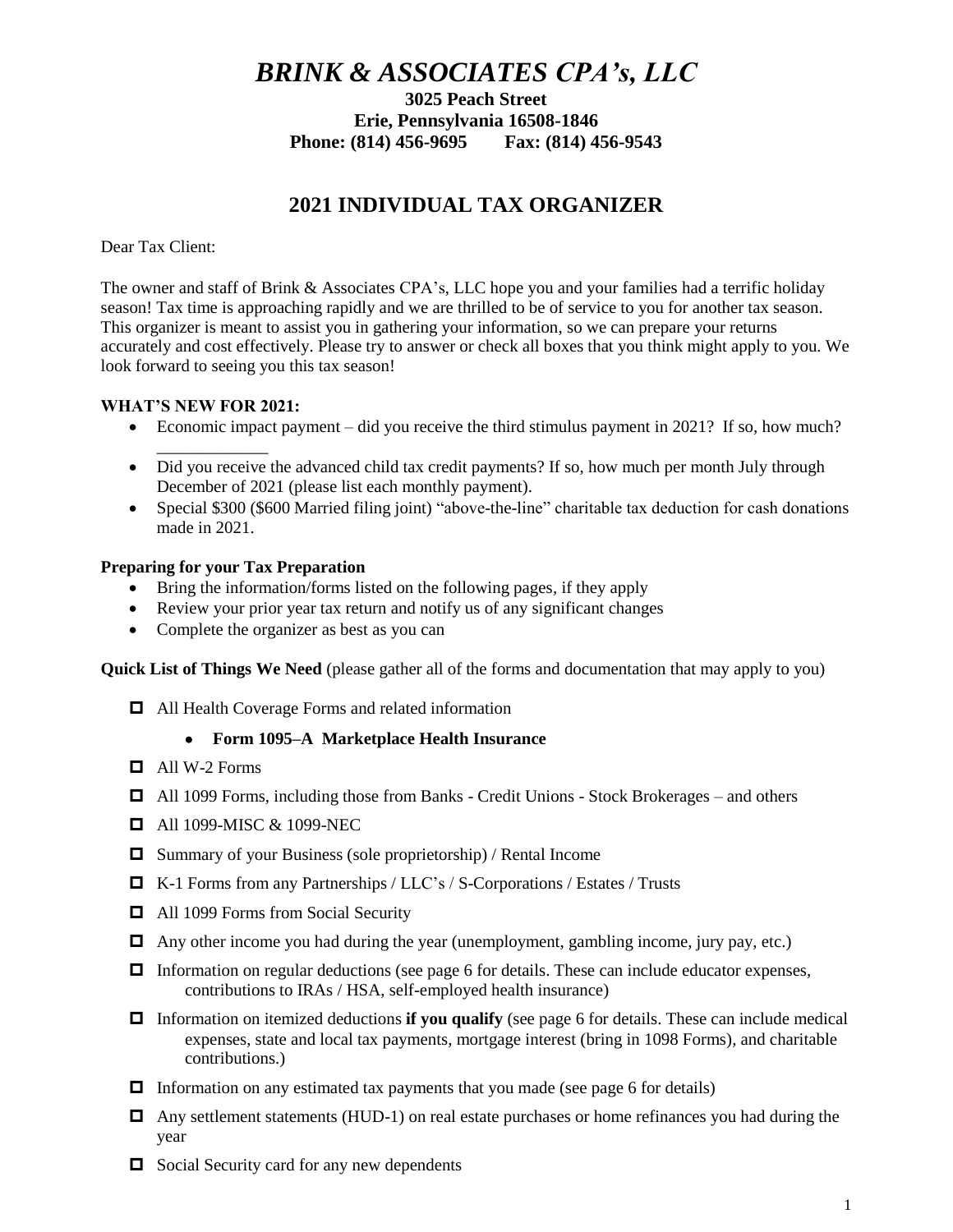$\Box$  Any correspondence you have received from any taxing authorities

Note, this list is not all inclusive but rather a starting point of things we will need to accurately prepare your tax returns. Please see the following pages for further details.

## **Quick List of Things You Can do to Minimize Taxes and Tax Preparation Fees**

- Get all of your tax documentation in one place
- Review this organizer and answer questions carefully
- Review your prior year return and ask yourself what has changed and let us know

## **Basic Information** (PLEASE COMPLETE ONLY IF DIFFERENT FROM PRIOR YEAR)

| Your Name       | SS# | Date of Birth    | Occupation | Your Email     |
|-----------------|-----|------------------|------------|----------------|
| Spouse's Name   | SS# | Date of Birth    | Occupation | Spouse's Email |
| Current address |     | City, State, Zip | Phone #    | Mobile #       |

## **Dependents** (PLEASE COMPLETE ONLY IF DIFFERENT THAN PRIOR YEAR)

| Name as it Appears on SS Card | Date of Birth | SS# | Relationship | Months in Home |
|-------------------------------|---------------|-----|--------------|----------------|
|                               |               |     |              |                |
|                               |               |     |              |                |
|                               |               |     |              |                |
|                               |               |     |              |                |

#### **Dependent and Dependent Care Expenses**

| Name of Provider | Address | Tax ID# | Amount<br>Paid | Name of Child or other Dependent |
|------------------|---------|---------|----------------|----------------------------------|
|                  |         |         |                |                                  |
|                  |         |         |                |                                  |
|                  |         |         |                |                                  |
|                  |         |         |                |                                  |

## **General Questionnaire**

Please complete the following questions as best as you can. These questions help us ensure we don't miss anything on your tax returns:

| <b>Personal Information</b>                            |         | Yes | No |
|--------------------------------------------------------|---------|-----|----|
| Did your marital status change during the year?        |         |     | п  |
| If yes, explain:                                       |         |     |    |
| Did your address change from last year?                |         |     |    |
| If yes, please list:                                   |         |     |    |
| Can you be claimed as a dependent by another taxpayer? |         |     |    |
| Would you like any refund directly deposited?          |         |     |    |
| If yes, please provide the following: Bank Acct #:     |         |     |    |
| Routing $#$ :                                          |         |     |    |
| Acct Type: Checking                                    | Savings |     |    |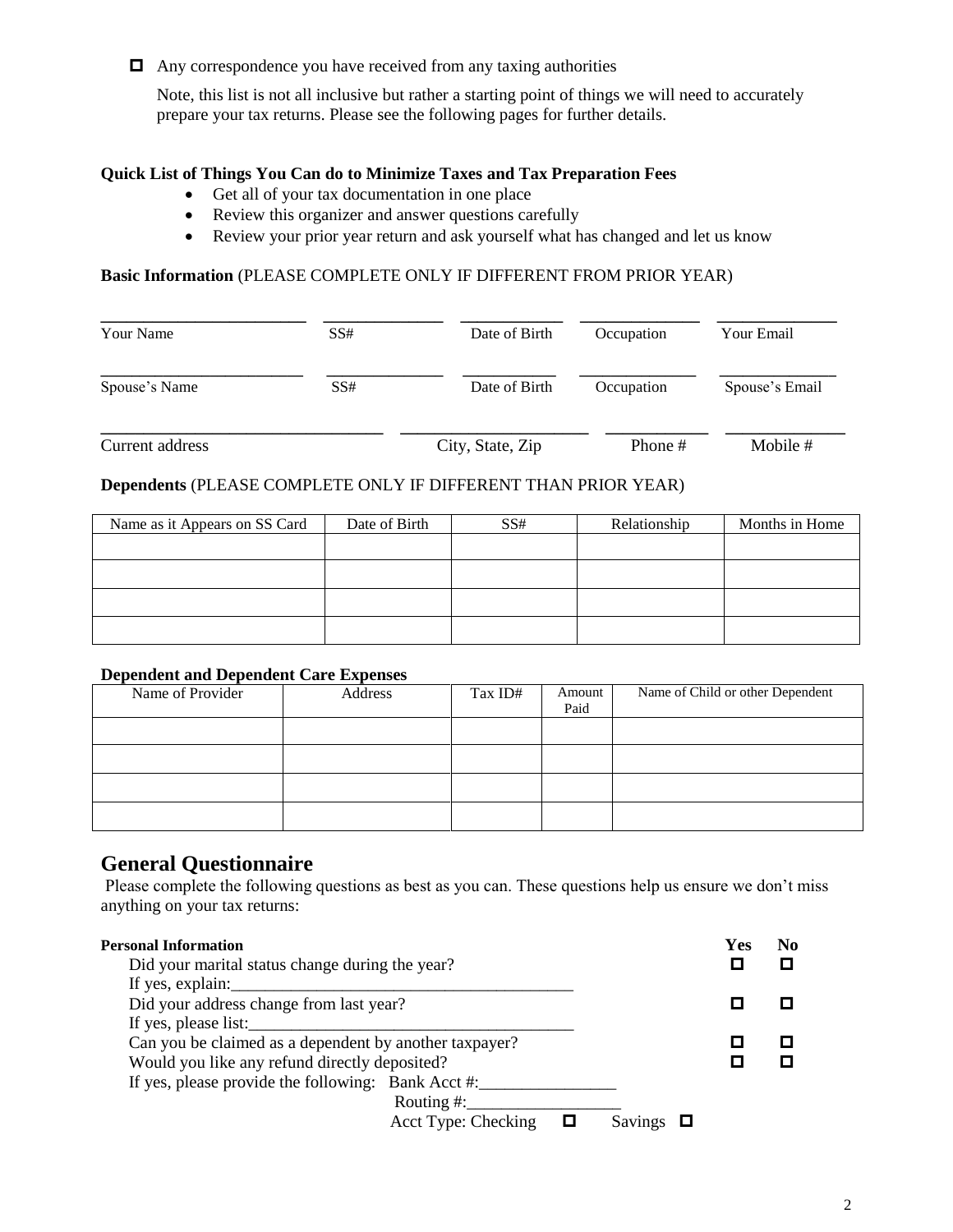| <b>Dependent Information</b><br>Were there any changes in dependents from the prior year?                                                               | О           | 0      |
|---------------------------------------------------------------------------------------------------------------------------------------------------------|-------------|--------|
| If yes, explain:                                                                                                                                        |             |        |
| Do you have any children under the age of 19 or a full-time student under the age                                                                       |             |        |
| of 24 with unearned income in excess of \$2,200?                                                                                                        | □           | o      |
| Do you have dependents who must file a tax return?                                                                                                      | О           | О      |
| Did you provide over half the support for any other person(s) other than your<br>dependent children during the year?                                    | ◘           | o      |
| Did you pay for child care while you worked or looked for work?                                                                                         | ◘           | O      |
| Did you pay expenses related to the adoption of a child during the year?                                                                                | О           | $\Box$ |
| If you are divorced or separated with child(ren), do you have a divorce decree                                                                          |             |        |
| or other form of separation agreement which establishes custodial responsibilities?                                                                     | ◘           | o      |
| <b>COVID-19 Information</b>                                                                                                                             |             |        |
| Did you receive a Paycheck Protection Program (PPP) loan?                                                                                               | о           | О      |
| If yes, did you apply for Paycheck Protection Program (PPP) loan forgiveness?                                                                           | О           | о      |
| If you are self-employed, were you unable to perform your self-employed activities                                                                      |             |        |
| due to coronavirus related care you needed?                                                                                                             | ◘           | ◘      |
| If you are self-employed, were you unable to perform your self-employed activities                                                                      |             |        |
| due to coronavirus related care you provided to your son or daughter under the                                                                          |             |        |
| age of 18?                                                                                                                                              | o           | ◘      |
| If you are self-employed, were you unable to perform your self-employed activities                                                                      | □           |        |
| due to coronavirus related care you provided to another?                                                                                                |             | O      |
| <b>Purchases, Sales and Debt Information</b>                                                                                                            |             |        |
| Did you start a new business or purchase rental property during the year?                                                                               | ◘           | o      |
| Did you acquire a new or additional interest in a partnership or S corporation or                                                                       |             |        |
| other business?                                                                                                                                         | о           | o      |
| Did you sell, exchange, or purchase any real estate during the year?                                                                                    | ◘           | О      |
| Did you purchase or sell a principal residence during the year?<br>Did you foreclose or abandon a principal residence or real property during the year? | О<br>$\Box$ | О<br>О |
| Did you acquire or dispose of any stock during the year?                                                                                                | $\Box$      | О      |
| Did you take out a home equity loan this year?                                                                                                          | О           | $\Box$ |
| Did you refinance a principal residence or second home this year?                                                                                       | ◘           | Ω      |
| Did you sell an existing business, rental, or other property this year?                                                                                 | ◘           | Д      |
| Did you incur any non-business bad debts?                                                                                                               | □           | О      |
| Did you have any debts canceled or forgiven this year?                                                                                                  | О           | О      |
| Did you purchase a new hybrid, alternative motor, or electric motor energy                                                                              |             |        |
| efficient vehicle this year?                                                                                                                            | ◘           | ◘      |
| Did you pay any student loan interest this year?                                                                                                        | О           | $\Box$ |
| <b>Income Information</b>                                                                                                                               |             |        |
| Did you receive a stimulus payment? If so, how much?                                                                                                    | ◘           | Д      |
| Did you have any foreign income or pay any foreign taxes during the year?                                                                               | $\Box$      | О      |
| Did you receive any income from property sold prior to this year?                                                                                       | О           | О      |
| Did you receive any lump-sum payments from a pension, profit sharing or<br>$401(k)$ plan?                                                               | $\Box$      | О      |
| Did you make any withdrawals from or contributions to an IRA, Roth, Keogh,                                                                              |             |        |
| SIMPLE, SEP, $401(k)$ , or other qualified plan?                                                                                                        | О           | ◘      |
| Did you make any withdrawals from an education savings or 529 plan account?                                                                             | $\Box$      | ◘      |
| Did you receive any distributions from a health savings account (HSA), Archer                                                                           |             |        |
| MSA, or Medicare Advantage MSA this year?                                                                                                               | о           | 口      |
| Did you receive any Social Security benefits during the year?                                                                                           | ◘           | О      |
| Did you receive any unemployment benefits during the year?                                                                                              | О           | $\Box$ |
| Did you receive any disability income during the year?                                                                                                  | □           | o      |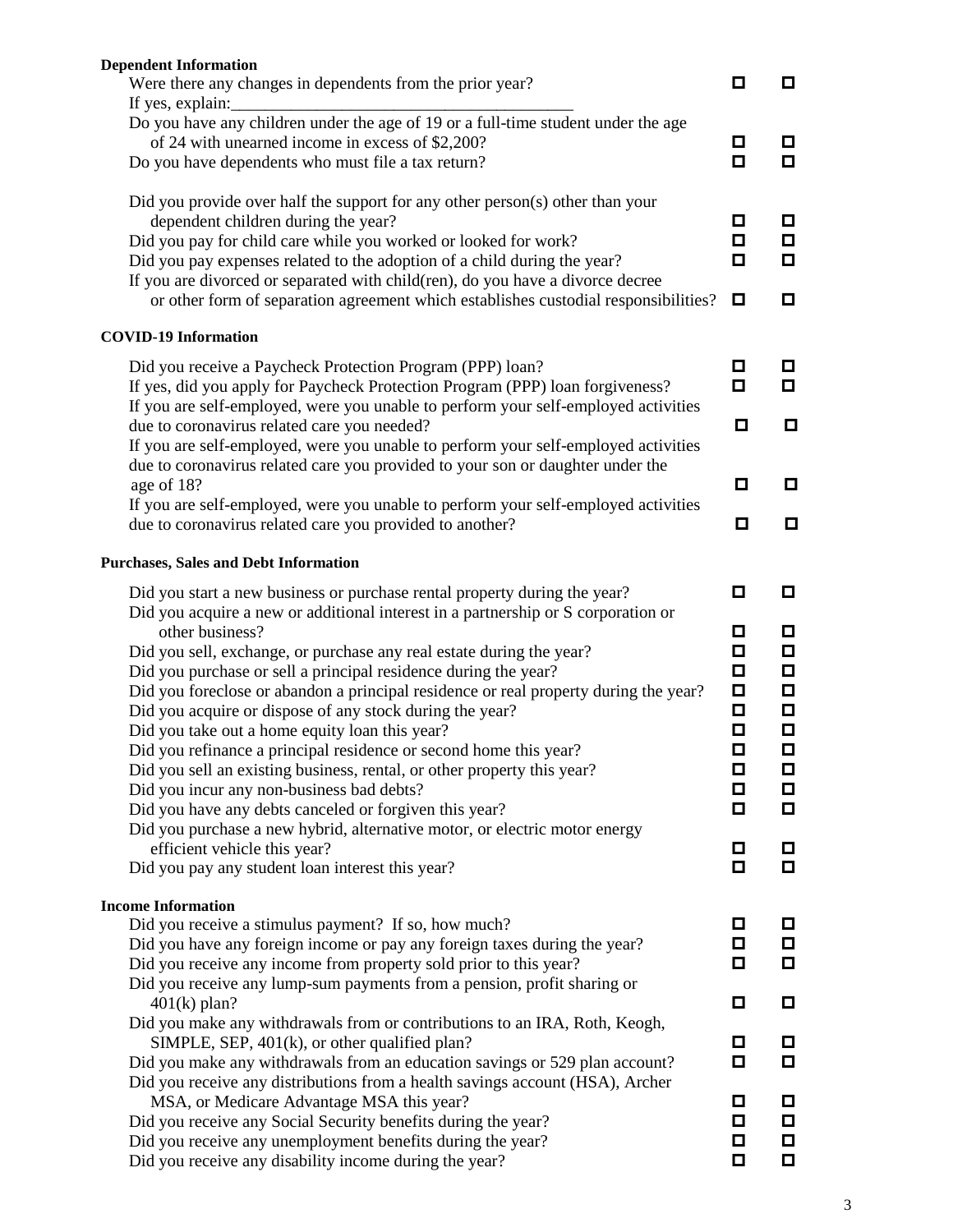| Did you receive tip income not reported to your employer this year?<br>Did any of your life insurance policies mature, or did you surrender any policies?<br>Did you cash any Series EE or I U.S. Savings bonds issued after 1989?                                                                                                                                                                                                                                                                                                                                                                                                                                                                                                                                                        | ◘<br>◘<br>$\Box$                                                                       | 0<br>$\Box$<br>$\Box$                                                        |
|-------------------------------------------------------------------------------------------------------------------------------------------------------------------------------------------------------------------------------------------------------------------------------------------------------------------------------------------------------------------------------------------------------------------------------------------------------------------------------------------------------------------------------------------------------------------------------------------------------------------------------------------------------------------------------------------------------------------------------------------------------------------------------------------|----------------------------------------------------------------------------------------|------------------------------------------------------------------------------|
| <b>Itemized Deduction Information</b><br>Did you pay out-of-pocket medical expenses (Co-pays, prescription drugs, etc.)?<br>Do you have evidence to substantiate charitable contributions?<br>Did you make any noncash charitable contributions (clothes, furniture, etc.)?<br>Did you donate a vehicle or boat during the year? If yes, attach Form 1098-C.<br>Did you have an expense account or allowance during the year?<br>Did you use your car on the job, for other than commuting?<br>Did you work out of town for part of the year?<br>Did you have any expenses related to seeking a new job during the year?<br>Did you pay mortgage interest this year?<br>Did you pay real estate taxes this year?<br>Did you make any major purchases during the year (cars, boats, etc.)? | О<br>$\Box$<br>$\Box$<br>О<br>О<br>$\Box$<br>◘<br>$\Box$<br>$\Box$<br>$\Box$<br>$\Box$ | О<br>П<br>О<br>$\Box$<br>$\Box$<br>$\Box$<br>О<br>□<br>$\Box$<br>П<br>$\Box$ |
| Did you make any out-of-state purchases (by telephone, internet, mail, in person)<br>that the seller did not collect state sales or use tax?                                                                                                                                                                                                                                                                                                                                                                                                                                                                                                                                                                                                                                              | о                                                                                      | О                                                                            |
| <b>Miscellaneous Information</b>                                                                                                                                                                                                                                                                                                                                                                                                                                                                                                                                                                                                                                                                                                                                                          |                                                                                        |                                                                              |
| Did you make gifts of more than \$15,000 to any individual?                                                                                                                                                                                                                                                                                                                                                                                                                                                                                                                                                                                                                                                                                                                               | ◘                                                                                      | О                                                                            |
| Did you have any educational expenses during the year on behalf of yourself,<br>your spouse, or a dependent?<br>Did you make any contributions to a Health savings account (HSA) or Archer MSA?<br>Did you pay long-term health care premiums for yourself or your family?<br>Did you pay any COBRA health care coverage continuation premiums?                                                                                                                                                                                                                                                                                                                                                                                                                                           | ◘<br>$\Box$<br>$\Box$<br>$\Box$                                                        | О<br>О<br>О<br>$\Box$                                                        |
| If you are a business owner, did you pay health insurance premiums for your<br>employees this year?<br>Did you utilize an area of your home for business purposes?<br>Did you engage in any bartering transactions?<br>Are you an active participant in a pension or retirement plan?<br>Did you retire or change jobs this year?                                                                                                                                                                                                                                                                                                                                                                                                                                                         | ◘<br>$\Box$<br>$\Box$<br>$\Box$<br>О                                                   | О<br>$\Box$<br>О<br>$\Box$<br>$\Box$                                         |
| Did you, your spouse, or your dependents attend a post-secondary school<br>during the year, or plan to attend one in the coming year?<br>Did you pay any individual as a household employee during the year?<br>Did you make energy efficient improvements to your main home this year?<br>Were you a grantor or transferor for a foreign trust, or do you have an interest in                                                                                                                                                                                                                                                                                                                                                                                                            | ◻<br>О<br>О                                                                            | □<br>$\Box$<br>о                                                             |
| or a signature or other authority over a bank account, securities account, or<br>other financial account in a foreign country?<br>Did you receive correspondence from the State or the Internal Revenue Service?<br>If yes, explain:                                                                                                                                                                                                                                                                                                                                                                                                                                                                                                                                                      | о<br>О                                                                                 | о<br>о                                                                       |
| Did you receive an Identity Protection PIN from the Internal Revenue Service<br>or have you been a victim of identity theft?<br>Do you want to designate \$3 to the Presidential Election Campaign Fund?<br>If you check yes, it will not change your tax or reduce your refund.                                                                                                                                                                                                                                                                                                                                                                                                                                                                                                          | ◻<br>◘                                                                                 | О<br>О                                                                       |

## **INCOME**

## **Wages & Salaries**

 $\Box$  Please provide all W-2 Forms

## **Interest & Dividend Income**

Please provide all 1099 forms received, including mutual fund year end reports.

## **Capital Gains**

 Capital gains come from sales or redemptions of stocks, mutual funds, bonds, real estate or personal property. We need all 1099 Forms, brokerage statements, or mutual fund statements. Many times the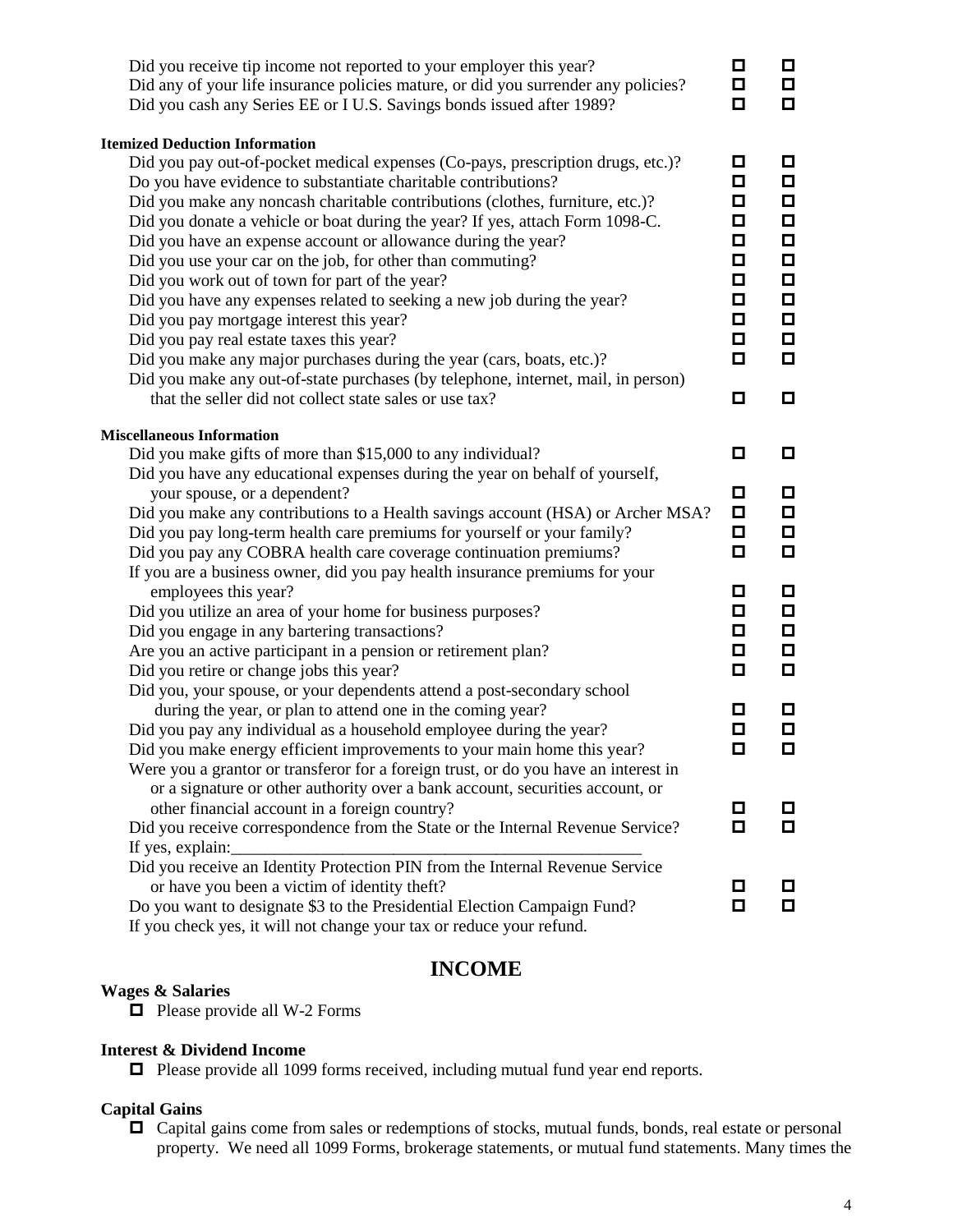brokerage statements will contain this information. We don't need information on your transactions in your tax-deferred accounts, such as 401K, pension or IRA accounts.

#### **Other Income**

- □ State and Local tax refunds
- Distributions from Pensions, IRAs or Annuities Provide 1099-R Forms
- □ IRA or pension plan rollover bring in any 1099-R Forms
- $\Box$  Social Security Received bring in SSA-1099 Forms
- □ Alimony Received Total Received \$
- $\Box$  Gambling Winnings \$  $\Box$  Gambling Losses \$  $\Box$  bring in all W-2G's and casino statements
- Partnerships, S-Corporations, Joint Ventures, Estate & Trusts bring in K-1 Forms
- $\Box$  Self Employment Income bring in a summary of your income and expenses for the year
- $\Box$  Prizes and awards  $\$\_\_$
- $\Box$  Jury Duty  $\$\_$
- $\Box$  Scholarships / taxable fellowships bring in 1099s or W-2s
- □ Unemployment Compensation bring in unemployment 1099s
- Other Income: \_\_\_\_\_\_\_\_\_\_\_\_\_\_\_\_\_\_\_\_\_\_\_\_\_\_\_\_\_\_\_\_\_\_\_\_\_\_\_\_\_\_\_\_\_\_\_\_\_\_\_

## **ADJUSTMENTS TO INCOME**

#### **Please Check if Applicable**

- $\Box$  Educator expenses (for teachers supplies, etc.) \$
- Student loan interest paid \$\_\_\_\_\_\_\_\_\_\_\_\_ bring in 1098-E Forms
- Alimony paid: \_\_\_\_\_\_\_\_\_\_\_\_\_\_\_\_\_\_ \_\_\_-\_\_\_-\_\_\_\_\_ \$\_\_\_\_\_\_\_\_\_\_\_\_\_ Paid to Whom SS# Amount
- $\Box$  Penalty for early withdrawal of savings from savings accounts or CD's:  $\$\,$

#### **Health Savings Account (HSA & MSA)**

These plans use a high deductible health insurance policy, coupled with an IRA-like savings account. They allow you to make tax deductible contributions to the savings account which can be used to pay for qualified medical expenses tax free. Did you make a contribution to one? Please bring in any details

| Type of Plan: Family __ Individual                                              |                                | Paid By: | Employer | You                  |
|---------------------------------------------------------------------------------|--------------------------------|----------|----------|----------------------|
| Amount you paid for High Deductible Insurance:<br>Contributions to HSA Accounts |                                |          |          |                      |
| Disbursed from HSA:                                                             | Qualified Medical Expenses: \$ |          |          | Other: $\mathcal{S}$ |

#### **Self-Employed Health Insurance**

This applies to those who own their own business (sole proprietorship, S-Corp, LLC, and Partnership)

Self-employed: medical/health insurance premiums paid: \$\_\_\_\_\_\_\_\_\_ Includes long term care, dental, and eye expenses. Note that new laws make it mandatory that the premiums be paid or reimbursed by the business.

#### **Educational Expenses**

Did you pay for or incur a loan for college or vocational (post secondary education) costs last year?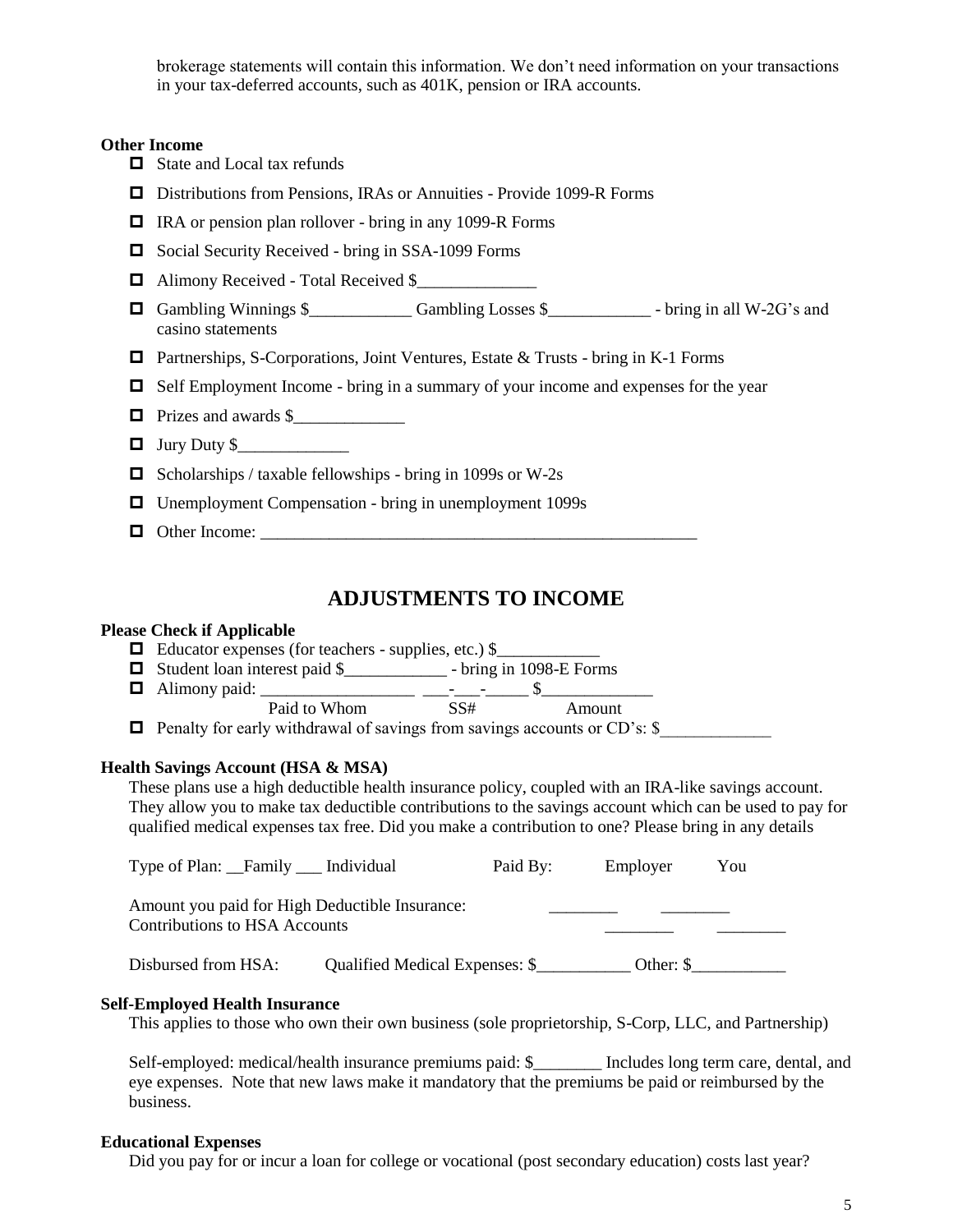**If so, please provide all 1098-T Forms**. There are several ways to deduct these costs, or get credits: (American Opportunity or Lifetime Learning Credit)

|           | Tuition & Fees Total | Books & Supplies Total |
|-----------|----------------------|------------------------|
| Parents   |                      |                        |
| Student 1 |                      |                        |
| Student 2 |                      |                        |

## **Deductions for IRA, SEP, SIMPLE, Keogh Plans and Other Retirement Plans**

Did you contribute to any of these plans? If so, please provide any supporting documentation including Forms 5498 that you have received in connection with your contributions.

**Tax Credits…** (please check if any of these apply to you and bring any supporting documentation)

- **Earned Income Tax Credit**
- □ Child and Dependent Care Credit
- $\Box$  Adoption Credit
- **Health Coverage Tax Credit**
- **O** Savers Credit
- **Electric Vehicle Tax Credit**

## **Sale, Refinance or Purchase of Residence**

 $\Box$  Bring in closing statement for any house refinanced, sold or bought. If you sold your home during the year, did you live there for 2 years? \_\_\_ Yes \_\_\_ No

## **ESTIMATED TAX PAYMENTS**

Please complete the following information in regards to your estimated tax payments:

|                 | <b>FEDERAL</b>   |               | <b>STATE</b>     |        | <b>LOCAL</b>     |        |
|-----------------|------------------|---------------|------------------|--------|------------------|--------|
| <b>Due Date</b> | <b>Date Paid</b> | <b>Amount</b> | <b>Date Paid</b> | Amount | <b>Date Paid</b> | Amount |
| Prior Year      |                  |               |                  |        |                  |        |
| 4/15/21         |                  |               |                  |        |                  |        |
| 6/15/21         |                  |               |                  |        |                  |        |
| 9/15/21         |                  |               |                  |        |                  |        |
| 1/18/22         |                  |               |                  |        |                  |        |
| Other           |                  |               |                  |        |                  |        |

Please include any documentation on any other payments to taxing authorities that you made.

## **ITEMIZED DEDUCTIONS**

#### **Medical Expenses**

#### **Your total medical expense must be greater than 7.5% of your adjusted gross income to receive any deduction.**

Please summarize your total medical expenses or bring in documentation supporting your deduction. Below are some common deductible medical expenses:

- 
- $\Box$  Hospital, Health Facility, Nurse Help  $\Box$  Health insurance E Eve glasses, contacts, hearing aids  $\Box$  Sick room supplies  $\Box$  Eye glasses, contacts, hearing aids  $\Box$  Sick room supplies, wheelchair
- $\Box$  Mileage to/from doctor:  $\Box$  Prescription drugs
- 
- 

## **Taxes Paid**

Please summarize your total real estate taxes below:

- $\Box$  Real estate homes, second residence, camps  $\Box$  Auto/boat personal property taxes
- 
- 
- 
- 
- Ambulance, Parking, Taxi Home improvements for health
- Other: Constants Constants Constants Constants Constants Constants Constants Constants Constants Constants Constants Constants Constants Constants Constants Constants Constants Constants Constants Constants Constants Const
	-
- $\Box$  Real estate land  $\Box$  Personal property taxes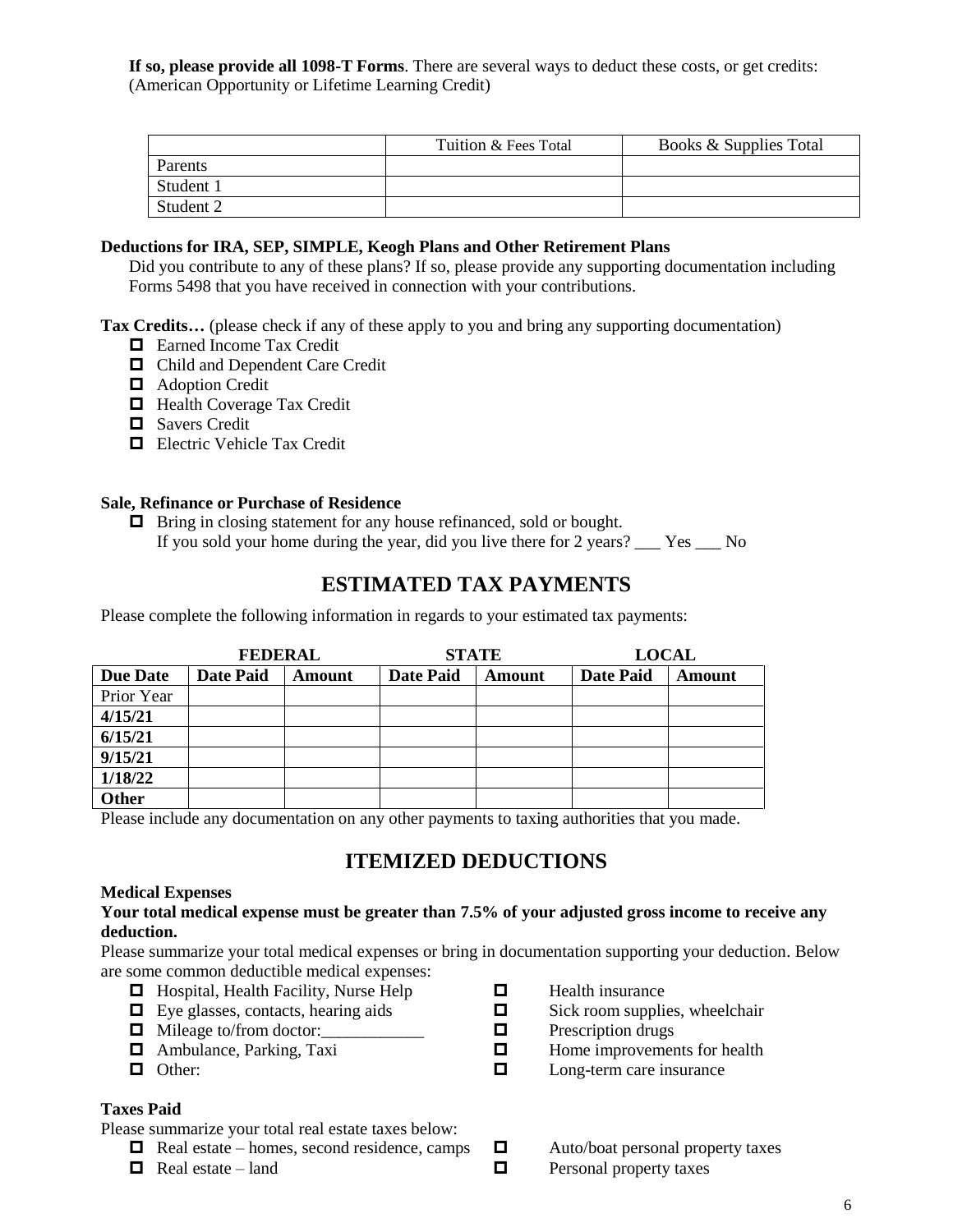**Sales Tax Paid -** If you purchased a vehicle or have other large purchases, you may be entitled to this deduction. It is taken in lieu of the State Income Taxes paid. Please bring in documents purchasing your major purchases during the year.

## **Interest Expense**

- **Mortgage Interest - Please bring in all 1098 Forms and/or mortgage statements. Bring in any settlement statements if you refinanced.**
- $\Box$  Investment Interest please bring in any documentation you have in connection with any investment interest you had during the year.

## **Charitable Contributions**

The law now requires that you have a receipt or cancelled check for all contributions. For contributions over \$250, you must have a written statement from the charity. Please bring in any support you have for your charitable contributions or feel free to use the following two charts:

| Charity                             | Amount | Charity | Amount |
|-------------------------------------|--------|---------|--------|
| Church/Temple/House of Worship      |        |         |        |
| Payroll Deduction (United Way, etc) |        |         |        |
| Other $-$                           |        |         |        |

**Non-cash Charity** (If total value is under \$500, the list below is not required) Value, if over \$500

| Name of Charity          | Name of Charity          |
|--------------------------|--------------------------|
| <b>Brief Description</b> | <b>Brief Description</b> |
| Of the Items             | Of the Items             |
| Date Given               | Date given               |
| Original Cost:<br>Value: | Original Cost:<br>Value: |

## **Important Note about the IRS**

The IRS has vastly expanded its audit programs as it has been directed by Congress to "close" the tax gap. As a result, more audits and spot checks are to be expected. Protect yourself: keep good records, and keep them for at least seven years. Never ignore correspondence from tax authorities. The IRS has a tendency to bill for taxes and penalties without first checking the facts, so be wary.

## **Warnings about Identity Theft**

The IRS does not send out unsolicited emails or phone calls requesting detailed personal information. Such authentic-looking emails are called "phishing" emails and responding may expose you to identity theft. If you receive such an email from the IRS, send a copy of the email to phishing@irs.gov. Please do not respond to the email unless the email requests you send to the IRS has been verified as legitimate. You may also contact our office regarding any correspondence, written or electronic, that you receive from the IRS.

## **Electronic Filing Mandate**

IRS regulations require paid tax preparers who expect to prepare and file 11 or more federal individual or trust tax returns to file them electronically. To comply with this requirement, your return will be electronically filed this year. The benefits of e-filing include a secure way to file tax returns and it provides proof that the IRS has accepted your return for processing. Contact our office if you prefer to have your return filed on paper.

## **Information on Your Confidentiality**

Like all providers of personal financial services, tax professionals are required by law to inform clients of their policies regarding privacy of client information. Our firm continues to adhere to professional standards of confidentiality that are even more stringent than those required by law. We have always protected the security and privacy of your personal and financial information.